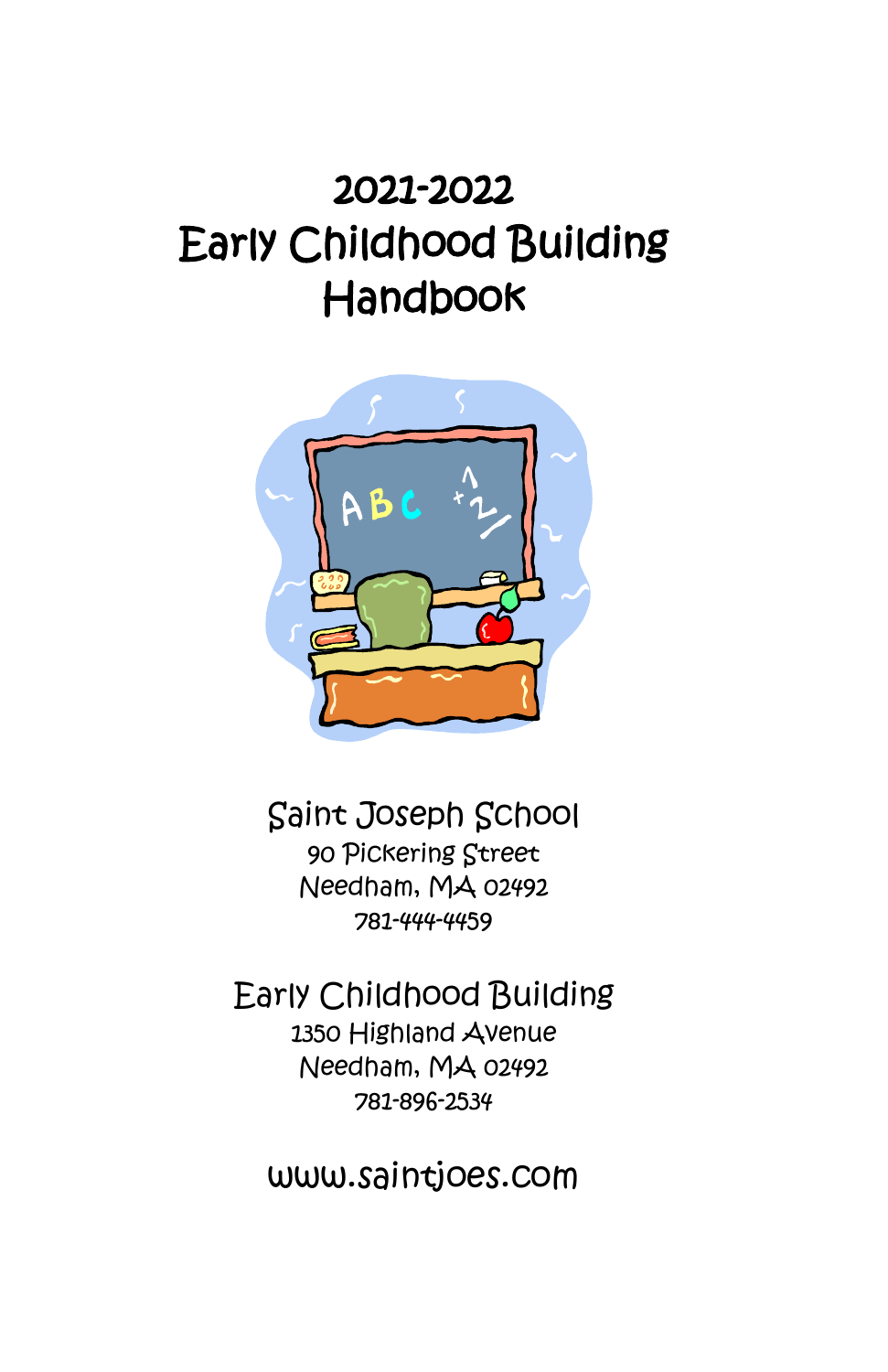### Welcome to Saint Joseph Elementary School

This handbook was developed by parents and the school office to address questions you may have about our school and classroom procedures. We hope you will read this handbook thoroughly and keep it for reference. Research has clearly shown that when parents are involved in their children's education, they do better academically and behaviorally. With combined efforts, we can make this a successful and exciting year for your child!

#### Mrs. Lauren Solomon, Principal

#### Our School Mission Statement

At Saint Joseph School we:

Seek God First, Strive for Academic Excellence, Share Our Gifts and Talents, and Serve Each Other and the World.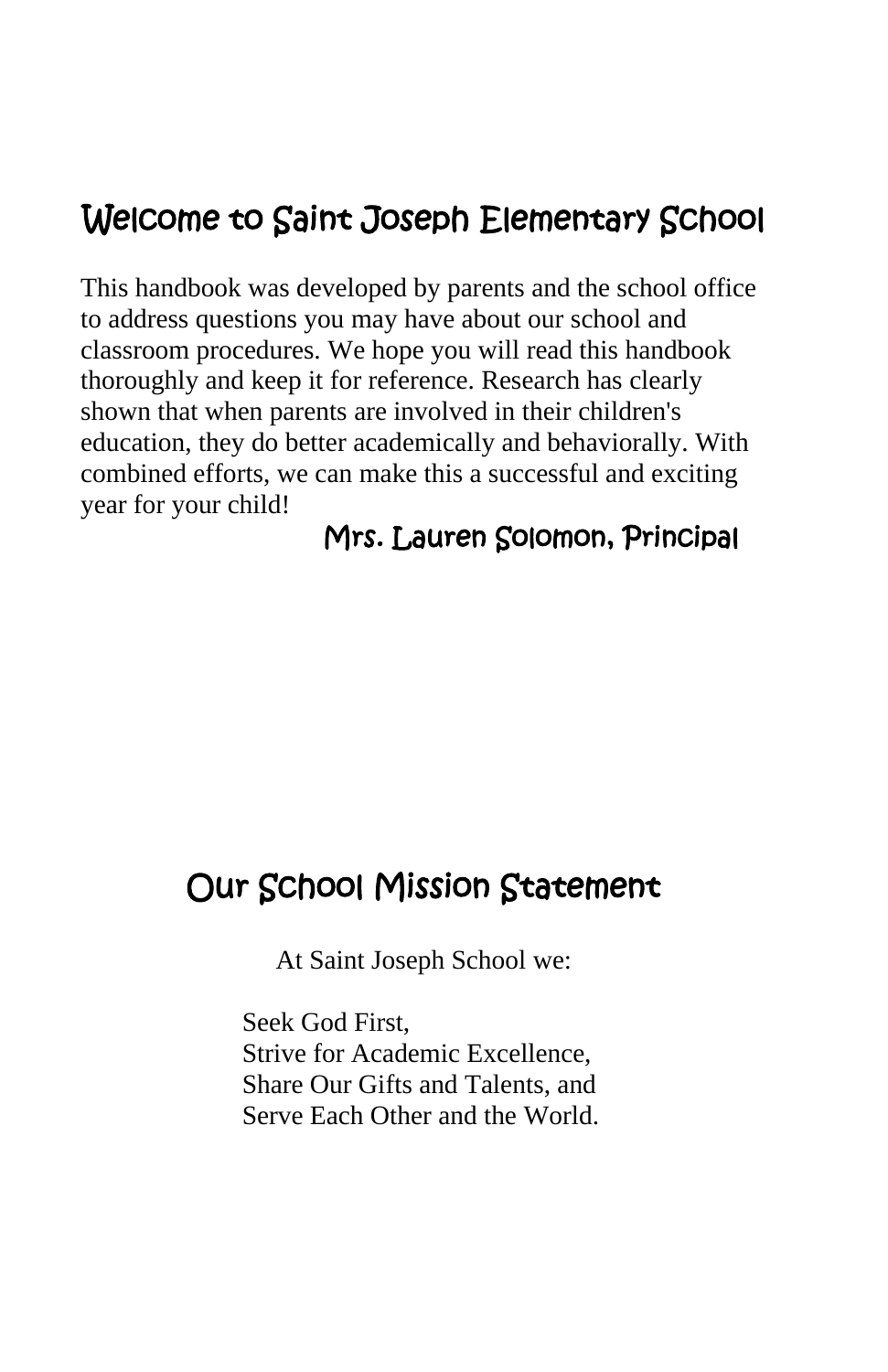Please feel free to contact us:



Mrs. Maria Banda [mbanda@saintjoes.com](mailto:mbanda@saintjoes.com) Mrs. Carie Vaughan [cvaughan@saintjoes.com](mailto:cvaughan@saintjoes.com) Mrs. Lisa O'Mara [lomara@saintjoes.com](mailto:lomara@saintjoes.com) Mrs. Sarah Bracken [sbracken@saintjoes.com](mailto:sbracken@saintjoes.com) Miss Rachel Sullivan [rsullivan@saintjoes.com](mailto:rsullivan@saintjoes.com) Miss Alessia Viscomi [aviscomi@saintjoes.com](mailto:aviscomi@saintjoes.com) Mrs. Joanne Lalicata *[jlalicata@saintjoes.com](mailto:jlalicata@saintjoes.com)* 

Early Childhood Administrative Asst.

Mrs. Kim O'Brien kobrien@saintjoes.com

Principal

Mrs. Lauren Solomon lsolomon@saintjoes.com

In case of an emergency if you need to reach your child or your child's teacher, call the school's main number 781-896- 2534, Early Childhood Building administrative assistant.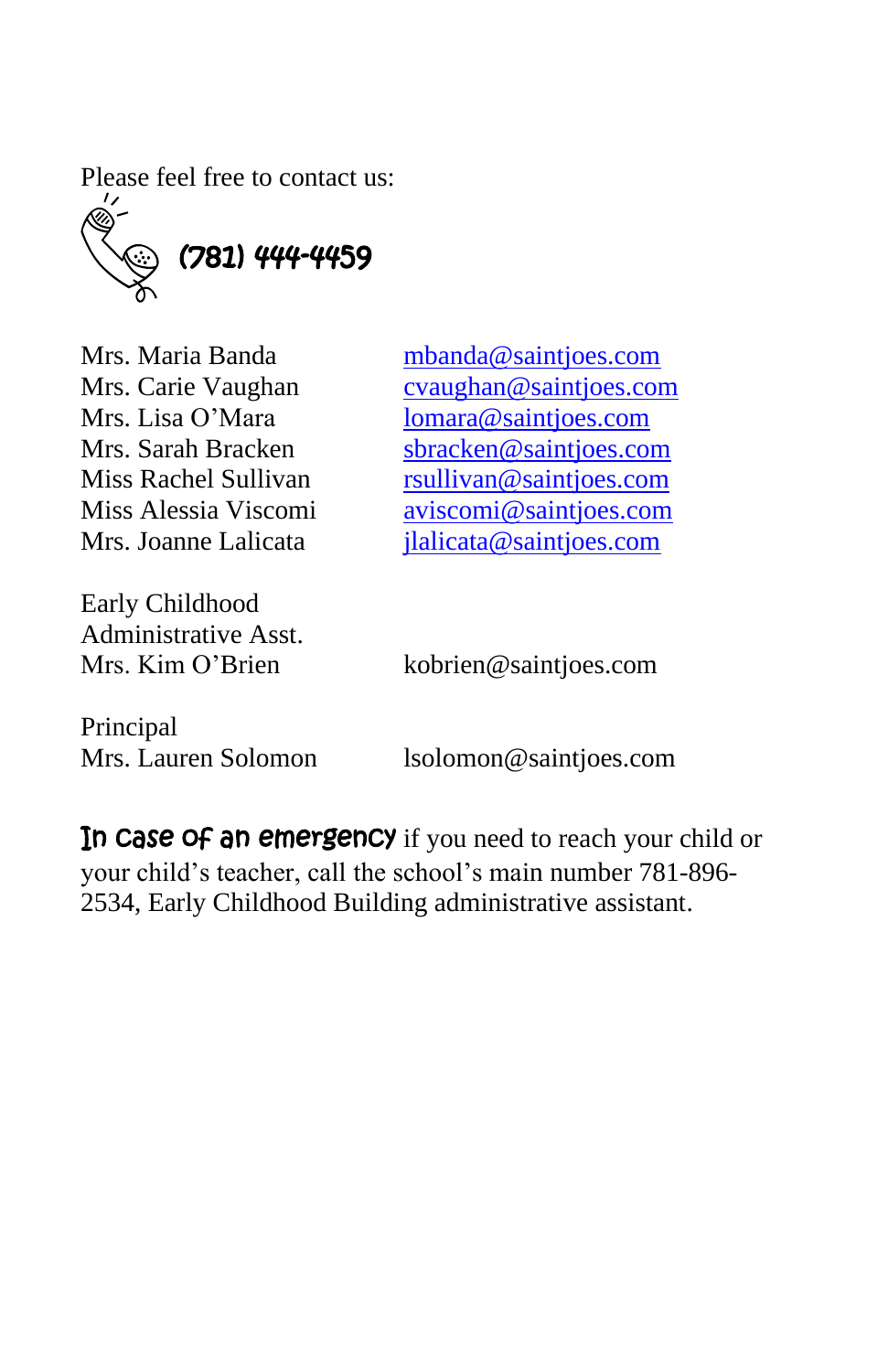

After-School Programs, 5 Attendance, 3 Before School Program, 5 Birthdays, 16 Bus Transportation, 7 Curriculum, 11 Driving/Carpooling, 8-9 Dismissal Changes, 6 Early Dismissal Days, 2 Field Trips, 19 First Friday Mass, 19 Health Services, 3 Lunch/Snack, 15 Parent/Teacher Conference, 17 PSA, 22 School Calendar, 11 School Complex, 4 School-Home Communications, 10 School Hours, 2 September Open House, 17 Snow Days, 20 Supplies, 18 Special Events – school-wide, 21 Uniforms, 12-13 Volunteer Opportunities, 14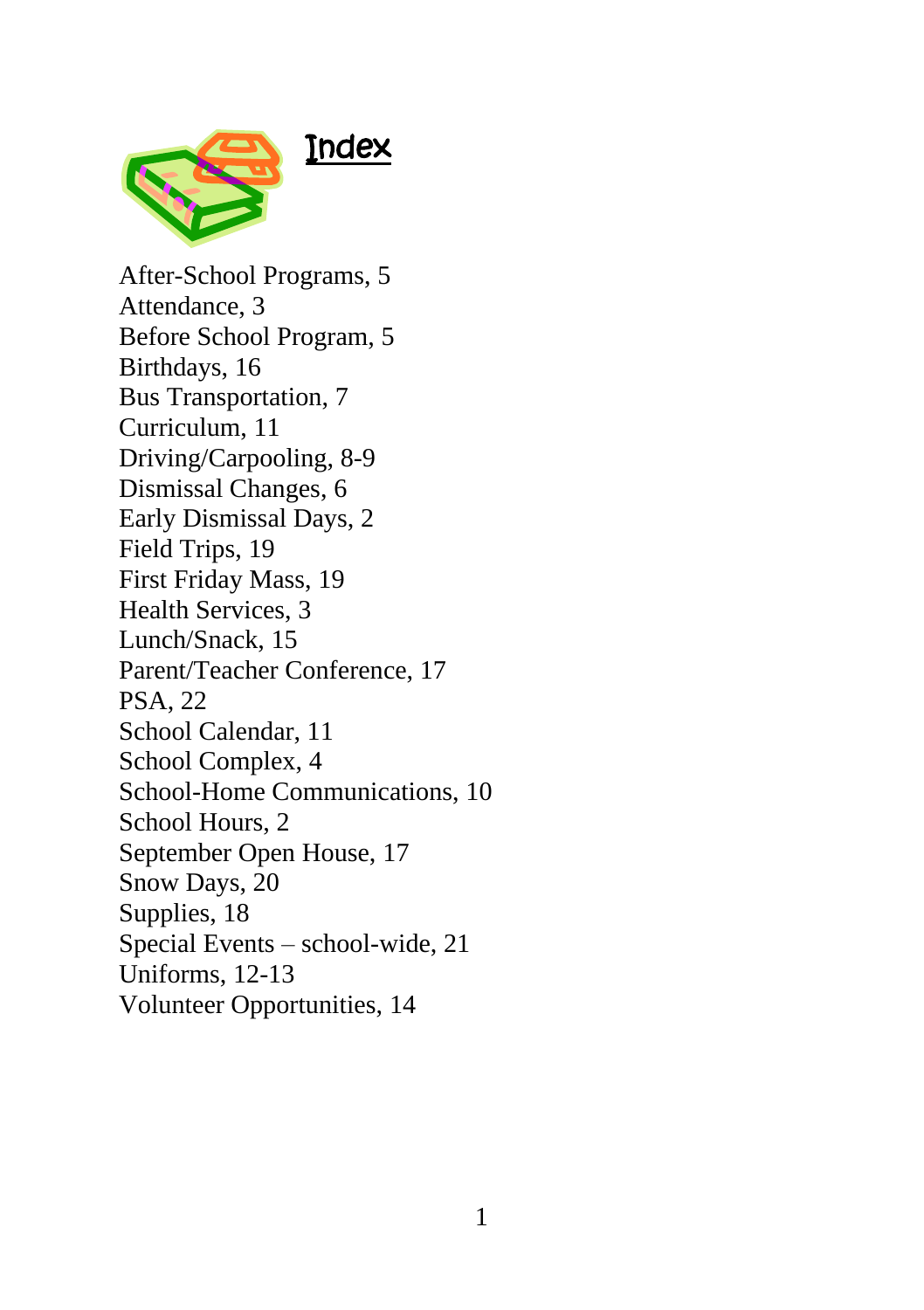### School Hours



#### Full Day Program **8:00 a.m. - 2:30 p.m.**

Please note, Grades 1-8 in the main school building are released at 2:40 p.m. Preschool, pre-kindergarten and kindergarten children are released 10 minutes earlier to allow parents with children in the upper grades to pick up at the early childhood building first, then their older children. If your child does not arrive by 8:15 a.m. for morning prayer, he/she is marked tardy.

### Early Release Days

**8:00 a.m. - 12:05 p.m.**



School hours on early release days are 8:00 a.m. to 12:05 p.m. Preschool, pre-kindergarten and kindergarten students are released 10 minutes earlier than grades 1-8, to allow parents with children in both locations time to pick up at the early childhood building first, and then their older children at 12:15

p.m. at the main building.

Please provide only a snack for your child on early release days. Bus service will be provided as usual. Children in kindergarten who live in Needham may take the bus, but children in preschool and pre-kindergarten are not yet eligible for bus service.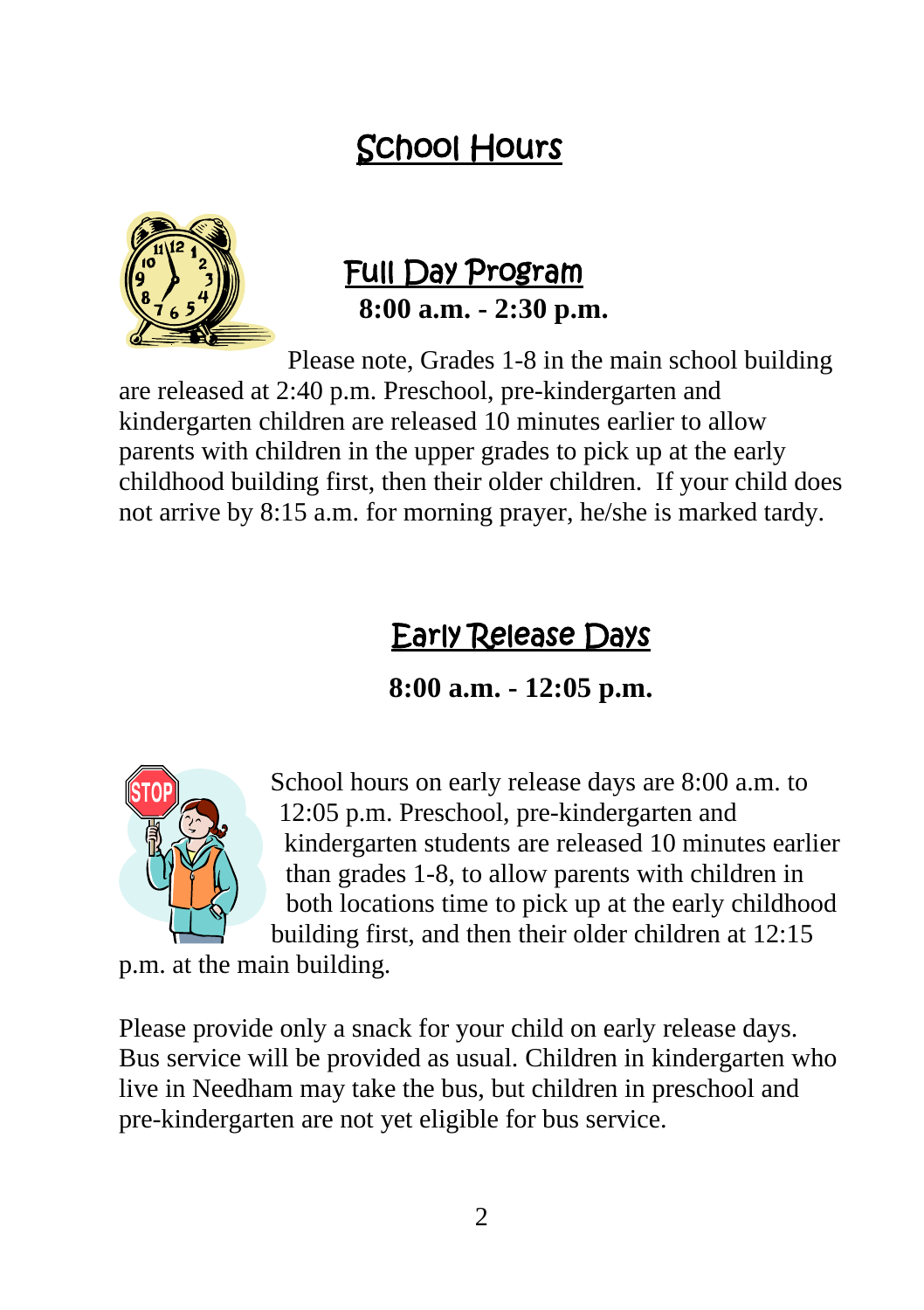

### **Attendance**

The school must be notified if a child is to be absent. There are two ways you may go about reporting your child(ren) absence, you may either send an email or leave a voicemail. The email address is  $\cdot$ [attendance@saintjoes.com,](mailto:attendance@saintjoes.com) or please call the office by 8:00 a.m. to report your child's absence. Parents should notify the teacher in writing if you know of an absence in advance.

#### Early Childhood Building:

Early Childhood Building administrative assistant at 781-896-2534.



### Health Services

Nursing services are provided to Saint Joseph School by two full-time registered nurses. If your

child requires medicine during the school day, either regularly or on occasion, consent forms must be filled out and on file in the school office in the main building on Pickering Street. These forms may be obtained from the health office. In some cases, it may be required that a signed medication order from your child's physician is on file. For field trips, the school will delegate and train an appropriate person to administer the medication.

Children should be symptom-free (i.e. fevers, conjunctivitis, stomach ailments) for at least 24 hours prior to returning to school after an illness-related absence**.**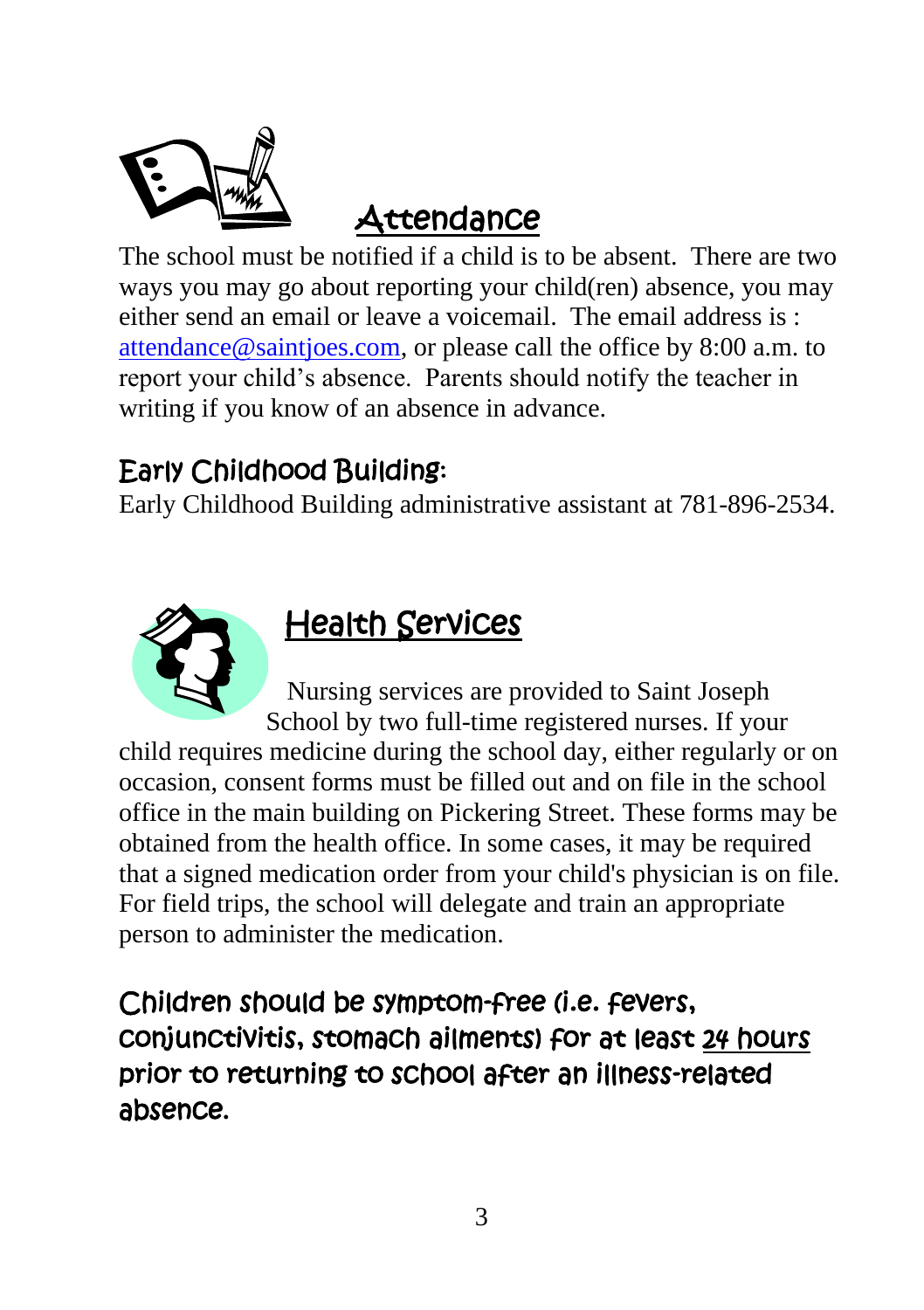

### School Complex

The main entrance to the **Early Childhood Building** is located on Highland Avenue to the left of the church. There is a doorbell and

intercom/buzzer system with camera. The two side doors are locked during the day.

The main entrance to **Saint Joseph School** (Grades 1-8) is located on Pickering Street. It is the 2<sup>nd</sup> door from the left end of the building. There is a doorbell and buzzer system. All doors are locked during the day. The school office is located inside the main entrance (first office on the right).

The "**Kennedy Center**", where the September Back to School Night and various other events are held, is also the Elementary School gym. It is accessed either by the main school door, the double doors facing Pickering Street, or from the back parking lot.

The entrance to the school's main **Parking Lot** is off Highland Avenue beside the rectory. It exits onto Pickering Street. There is no parking allowed during the day because recess is held there. There is a small school/church parking lot behind the Early Childhood Building which is accessed from Oakland Ave. This is a parking lot for **staff only**. There is plenty of parking available around the neighborhood. Please pay attention to all the parking signs.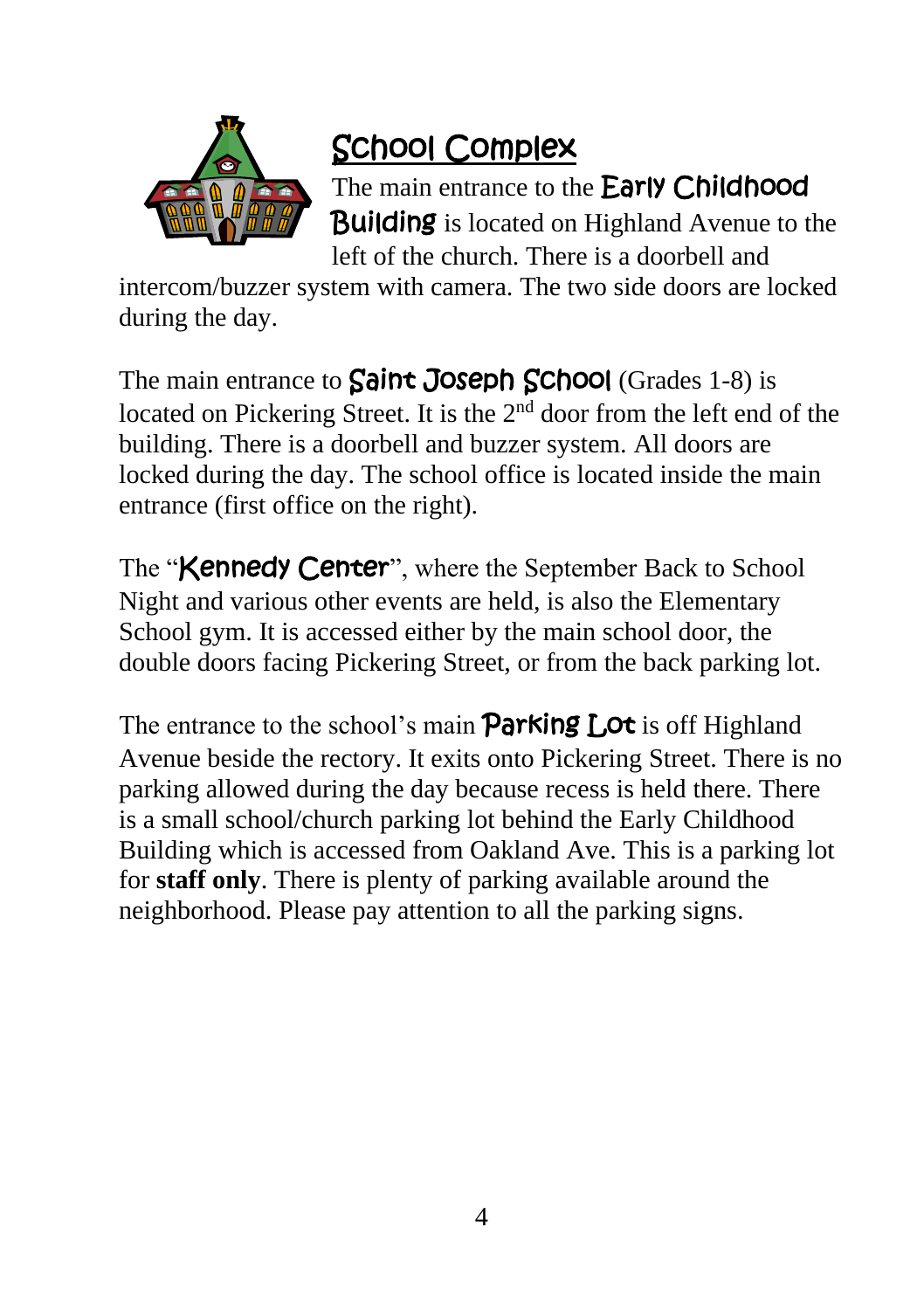

### Before Care Program

There is no classroom supervision for students who arrive before  $8:00a \text{ m}$ 

We offer a teacher supervised Before Care Program between 7:15 a.m. and 8:00 a.m. in the HUB. Any student arriving before 8:00 a.m. must participate in the program. The cost is **\$3.00** day/per student.

In the event of a delayed opening, the Before Care Program WILL still be available with the adjusted time. Example: A two-hour delay: Before School will be open at 9:15 a.m.

### After-Care Programs



Our Saint Joseph School After Care Program has two options: 2:30 p.m. - 4:00 p.m. and 2:30 p.m.- 6:00 p.m. in the Early Childhood Building. Please check our website for specific forms and costs related to this program.

Please let your teacher know if your child is attending another After Care Program.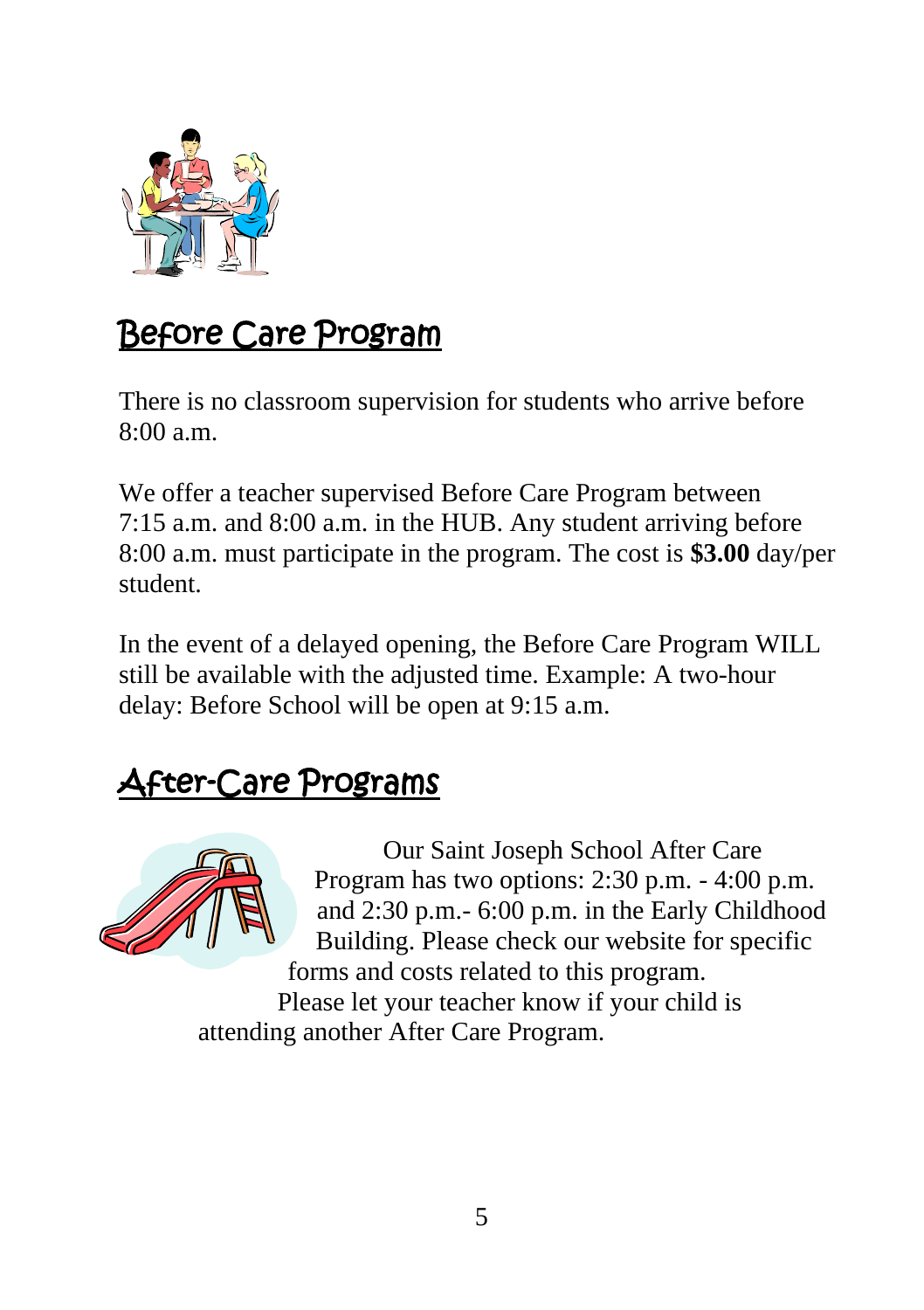

### Dismissal Changes

If your child's dismissal will be changing on any given day, we ask that you follow this procedure:

- ➢ Please email your child's teacher as well as the Early Childhood Building administrative assistant with the dismissal plans for that day.
- $\triangleright$  The administrative assistant and the teacher will send you back a confirmation email that they have received the new plans and will make the changes.
- ➢ If you do **NOT** receive back a confirmation email, then you will need to call the administrative assistant at 781-896-2534 and speak with her directly.
- $\triangleright$  If you are unable to reach the administrative assistant, then you should call the main office and speak with someone there that may relay the message.
- ➢ If we do **NOT** receive an email or a phone call with any changes, your child will be dismissed as usual.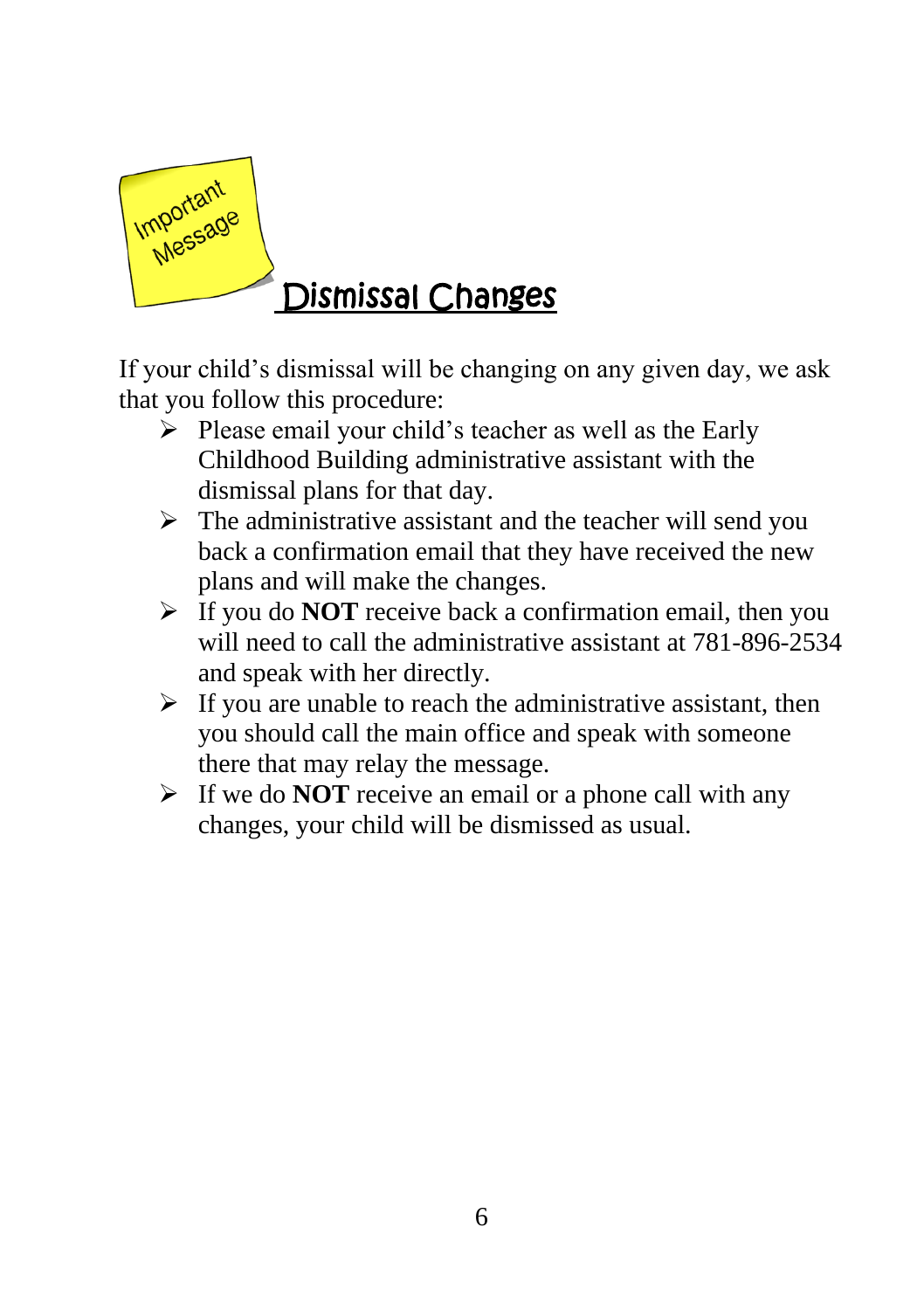

### Bus Transportation

Students that are in kindergarten and live in Needham may take the bus. Students in the

preschool and pre-kindergarten programs are not eligible for bus service. Needham residents should receive information from the Needham Public School Transportation Office regarding bus transportation. Depending on where you live your child may qualify for free transportation or you may participate in fee-based bus transportation. In either case it is important that you fill out and return the appropriate forms as soon as possible to ensure your child receives his/her bus pass.

If you have not received information by the end of August you should contact the Needham Transportation Office directly at 781- 455-0400, ext 242. The Transportation Office is located next to the Early Childhood Building at 1330 Highland Avenue. The town's bus routes are published in the *Needham Times* during the last week of August. You will need to determine the bus stop closest to your home using this information. Please visit their website directly at [www.needham.k12.ma.us](http://www.needham.k12.ma.us/) under student registration and then transportation for all necessary forms.

In the morning, a staff member meets each bus as it stops in front of the Early Childhood Building on Highland Avenue. In the afternoon, all students who take the bus home are escorted by a staff member from the Early Childhood Building to the main school building where they are then escorted onto the bus or their daycare van, which park on Pickering Street.

#### **Teachers must be notified, in advance, in writing of any changes to your child's transportation arrangements for any day.**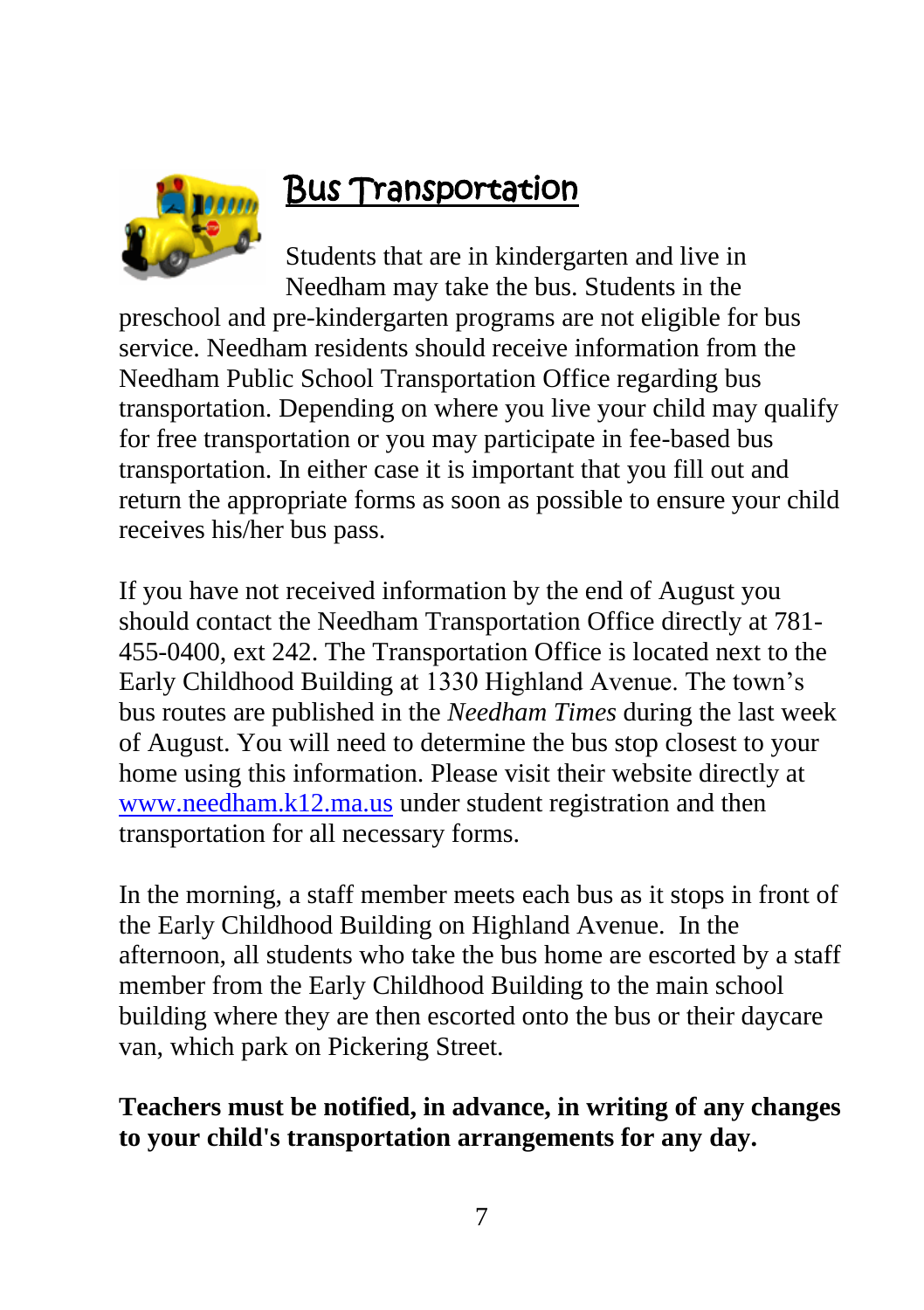### Drop off/ Pick up



Morning Drop-Off: Please be aware of the

many no parking zones.

#### **Parking is very limited. You are allowed to park on:**

- $\triangleright$  May Street along the side of the church
- ➢ Oakland Avenue on the nonresidential side of the street
- ➢ The Funeral Home lot across the street on Highland Avenue

#### **Parking is strictly prohibited on:**

- $\triangleright$  Highland Avenue in front of the church & Early Childhood Building;
- $\triangleright$  In the school administration circular driveway next door, off Highland Ave, and in their parking lot behind their building off Oakland Avenue;
- ➢ The residential side of Oakland Avenue
- $\triangleright$  Either side of Pickering Street

#### **Building Entrances:**

The kindergarten children will enter the building at the front door, with the number three on it. The pre-kindergarten children will enter the building at the side door, closest to the parking lot, with the number one on it. The preschool children will enter the building at the side door, closest to the sand box, with the number two on it.

#### Parents of preschool children are expected to bring their child to the preschool classroom each morning.

Parents of pre-kindergarten and kindergarten children are discouraged from staying in the classroom in the morning with their child. After the first week of school, parents are asked to leave their child at the doors of the Early Childhood Building.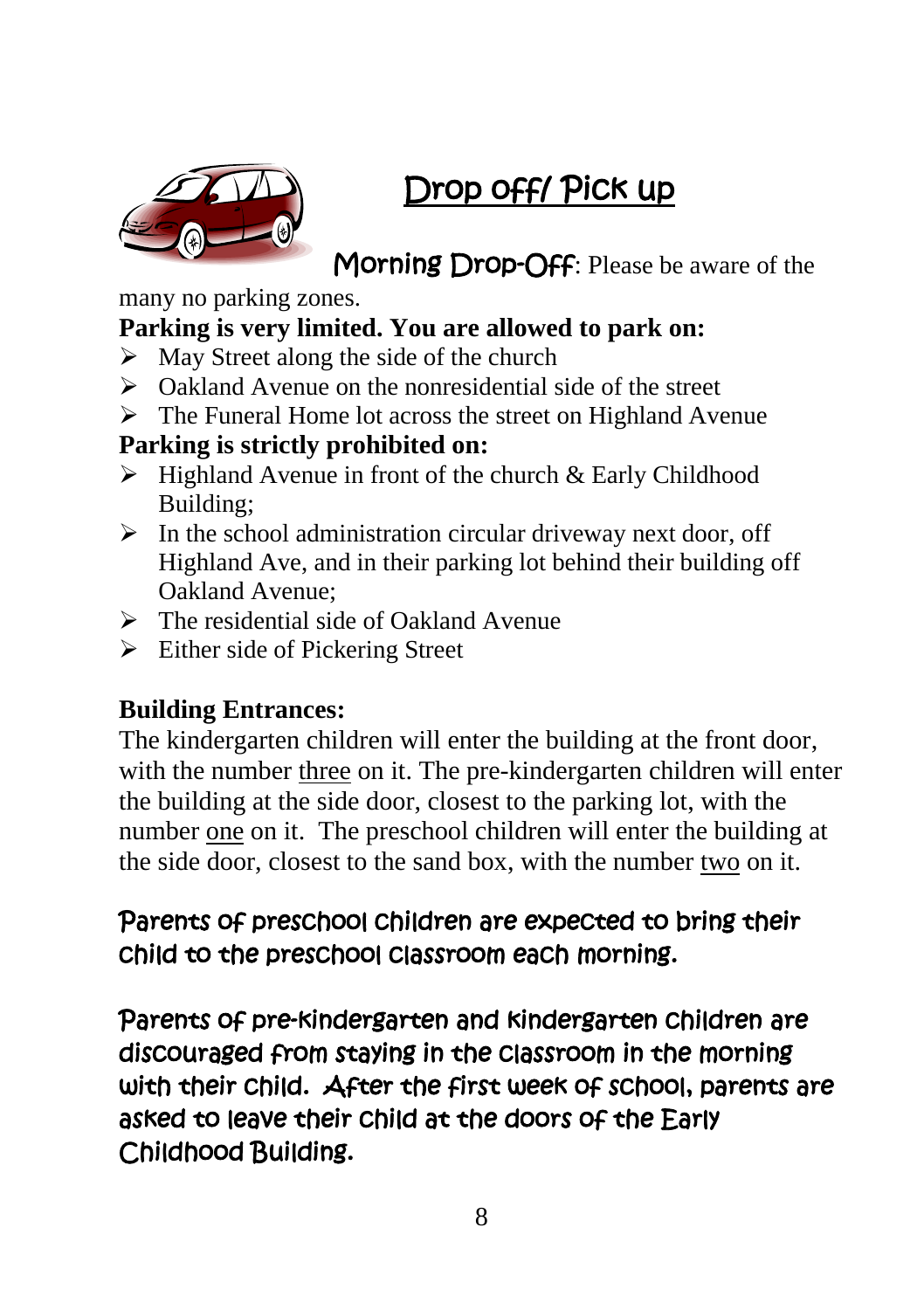#### Afternoon Pick-Up:

Preschool, pre-kindergarten, and kindergarten children are dismissed at 2:30 p.m. (10 minutes earlier than grades 1-8) to allow parents with children in the upper grades to pick up at the Early Childhood Building, and then pick up their older children at the main building.

Afternoon pick-up happens in the back parking lot of the Early Childhood Building. The preschool children will be dismissed at the side door, with the number two on it, where you drop off in the morning. The pre-kindergarten and kindergarten teachers will bring their class to the black gate and once there is contact with the parent or approved pick up person, the student will be released.

Older siblings of preschool, pre-kindergarten, and kindergarten students, who are dismissed as "walkers", will be escorted to the walkway next to Mary's Garden for pick-up.

As with morning drop-off, parking is *strictly prohibited* on Highland Avenue in front of the church and Early Childhood Building, in the school administration driveway and parking lot, on the residential side of Oakland Avenue, and on either side of Pickering Street.

Teachers must be notified in writing of any changes to your child's transportation arrangements. Please send a note or email if your child is going home with another child for a play date.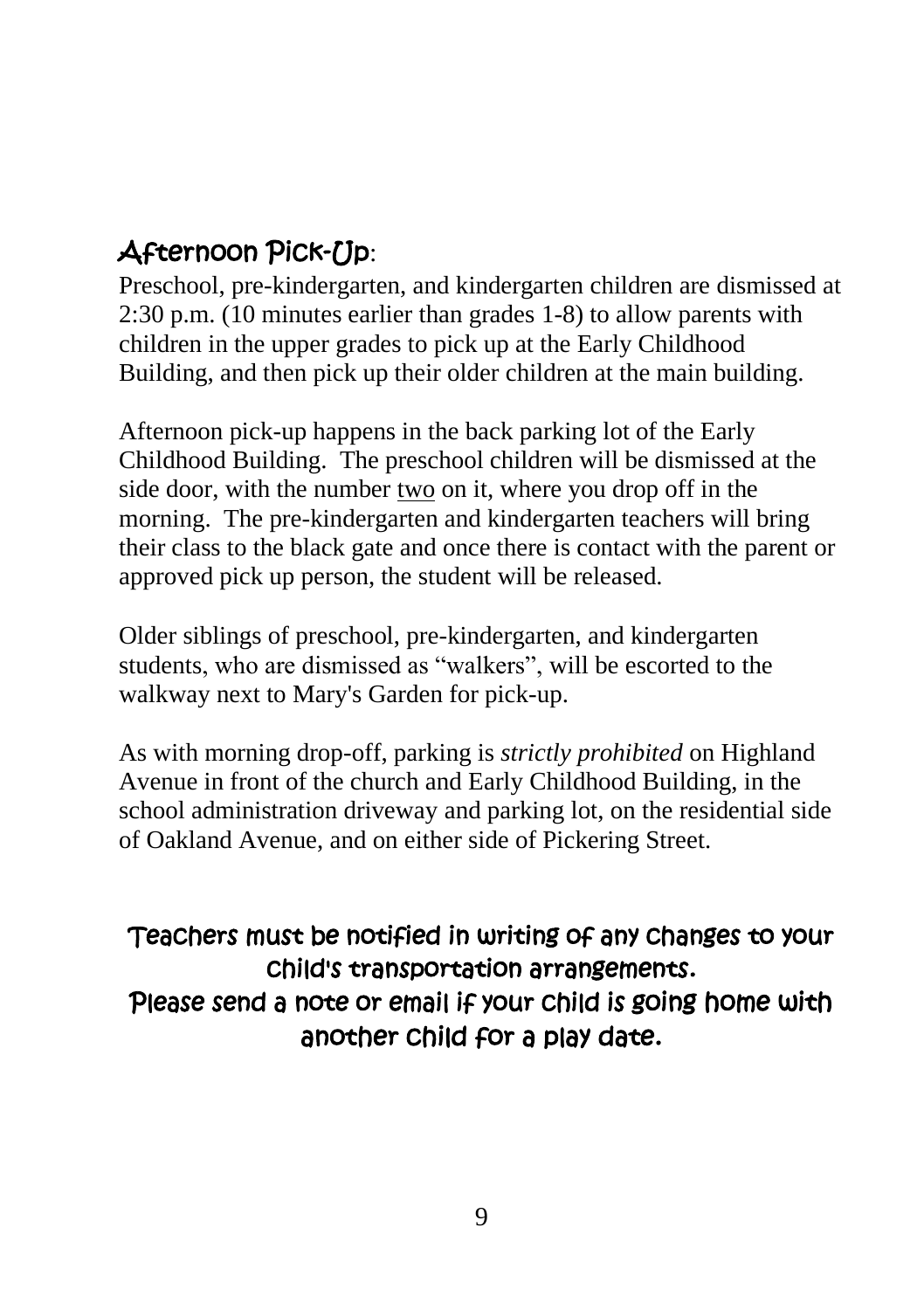### School - Home Communications

.

At the end of each week, you will receive an email from your child's teacher called a "**Weekly blast".** This will highlight news, activities, and curriculum that their class covered that week.

The **school newsletter**, called **Saint Joe's Scoop,** includes important information from the principal, details about upcoming school events and meetings, and classroom news. The newsletter is distributed via email and may also be accessed on the school's website.

#### Check Out Our Web Site! For announcements & updates during the school year [www.saintjoes.com](http://www.saintjoes.com/)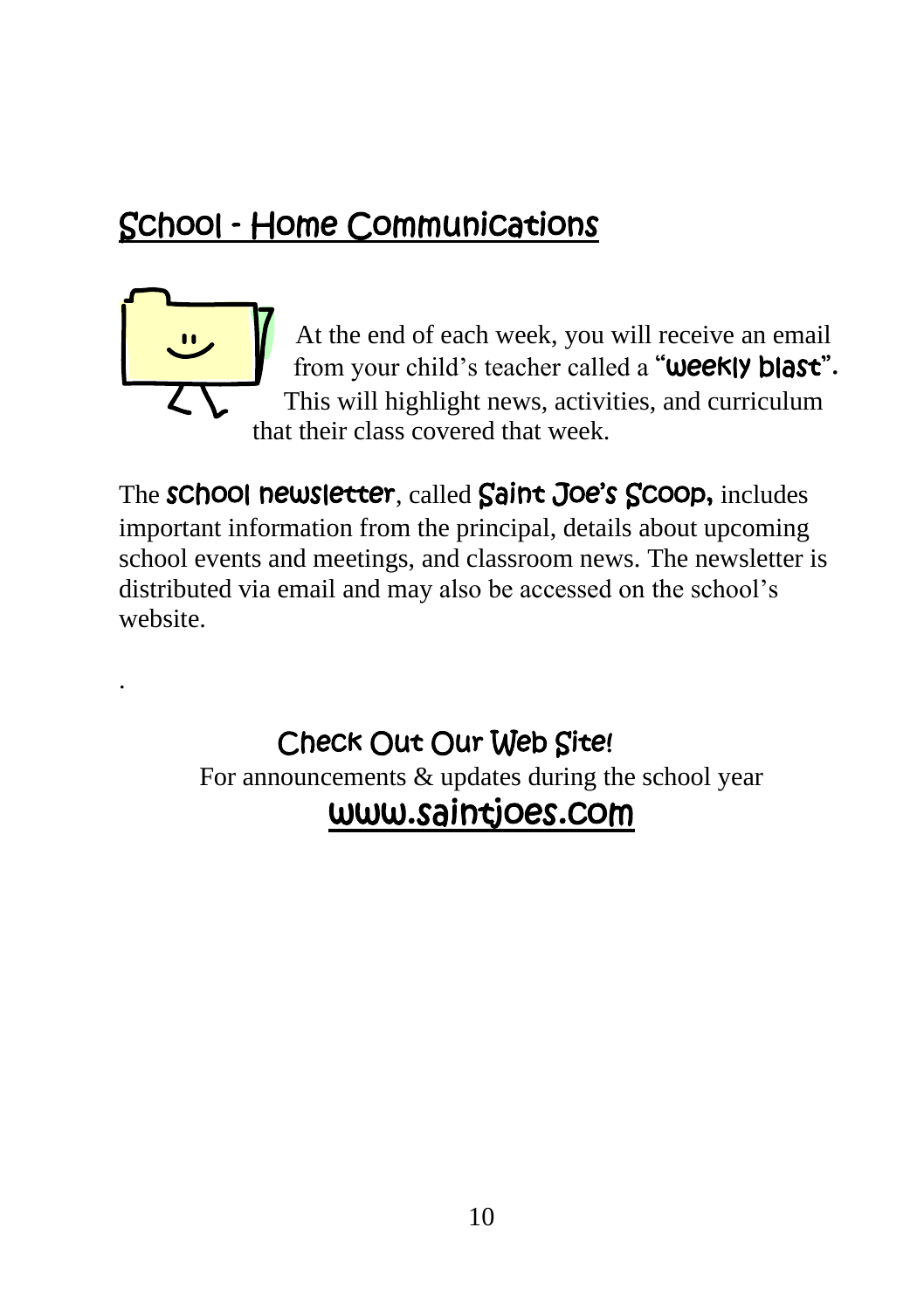

All dates for the 2021-2022 school year are posted on our school website. Any changes to this calendar will be noted in Mrs. Solomon's newsletter and on the monthly calendar on the website. Newsletters will be e-mailed and posted on the school website: **[www.saintjoes.com](http://www.saintjoes.com/)**.

### **Curriculum**



The preschool, pre-kindergarten, and kindergarten curriculums consist of instruction in religion, reading readiness, mathematics, social studies, and science. These subjects are reinforced by having our students do "hands on" activities in small groups. In addition, students attend, music, STREAM, library, Spanish, art, and gym classes once a week. **A schedule of** 

**Specialist Classes will be announced in September.**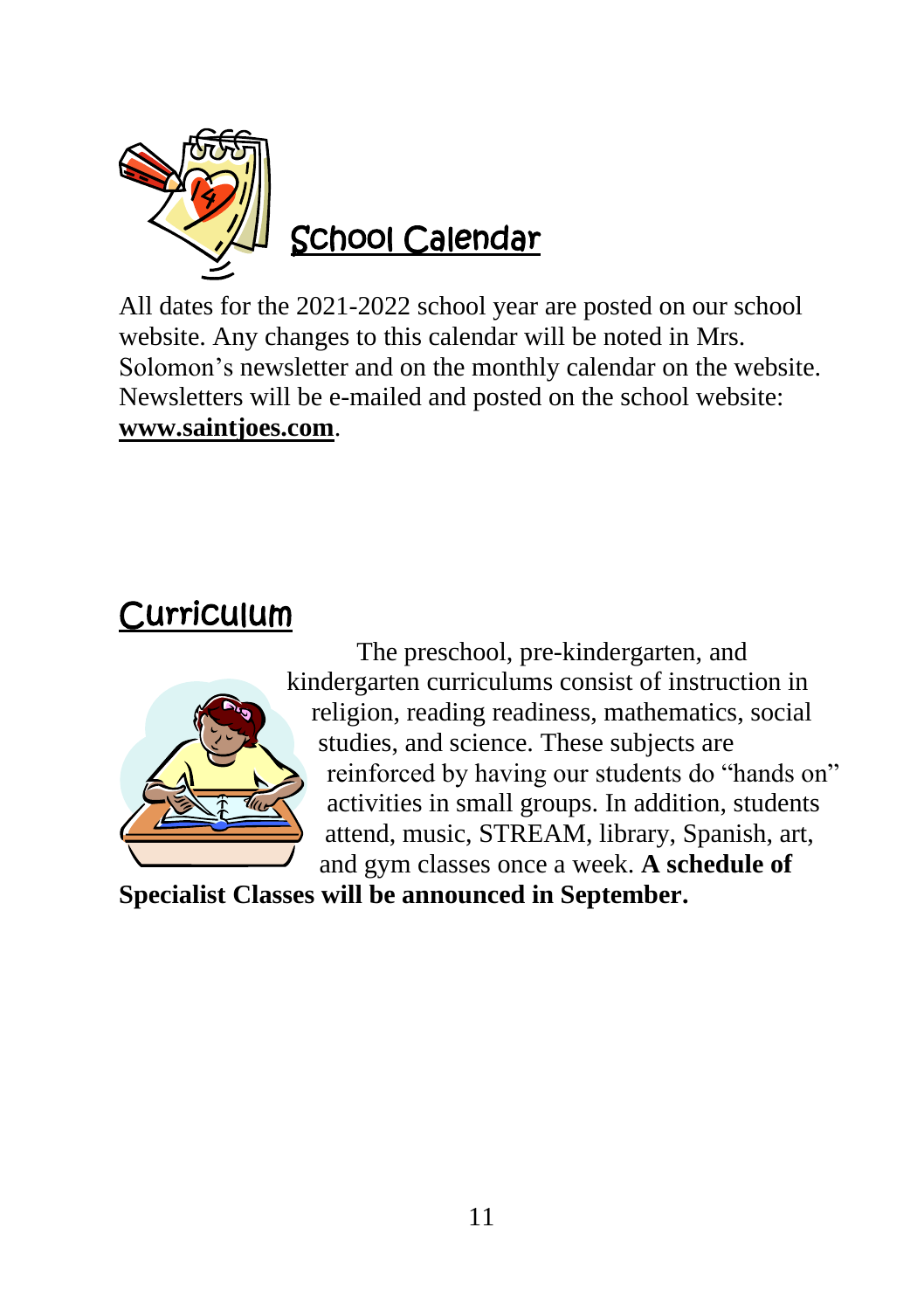

#### Preschool and Pre-kindergarten

Preschool and pre-kindergarten students wear the school gym uniform daily. This consists of navy blue shorts or sweatpants with school logo, and t-shirt and/or sweatshirt with logo. Sneakers are worn year round in preschool and pre-kindergarten.

#### Kindergarten

Kindergarten students are required to wear the Saint Joseph School uniform.

### Boys:

- $\triangleright$  Khaki pants or shorts (shorts until 11/1 and after April vacation)
- $\triangleright$  Navy polo shirt with the Saint Joseph School logo

### Girls:

- $\triangleright$  Plaid jumper with a white peter-pan style blouse
- ➢ Plaid skort with a Navy polo shirt with the Saint Joseph School logo
- $\triangleright$  Solid white ankle socks or navy knee socks or tights

#### Sneakers may be worn all year long.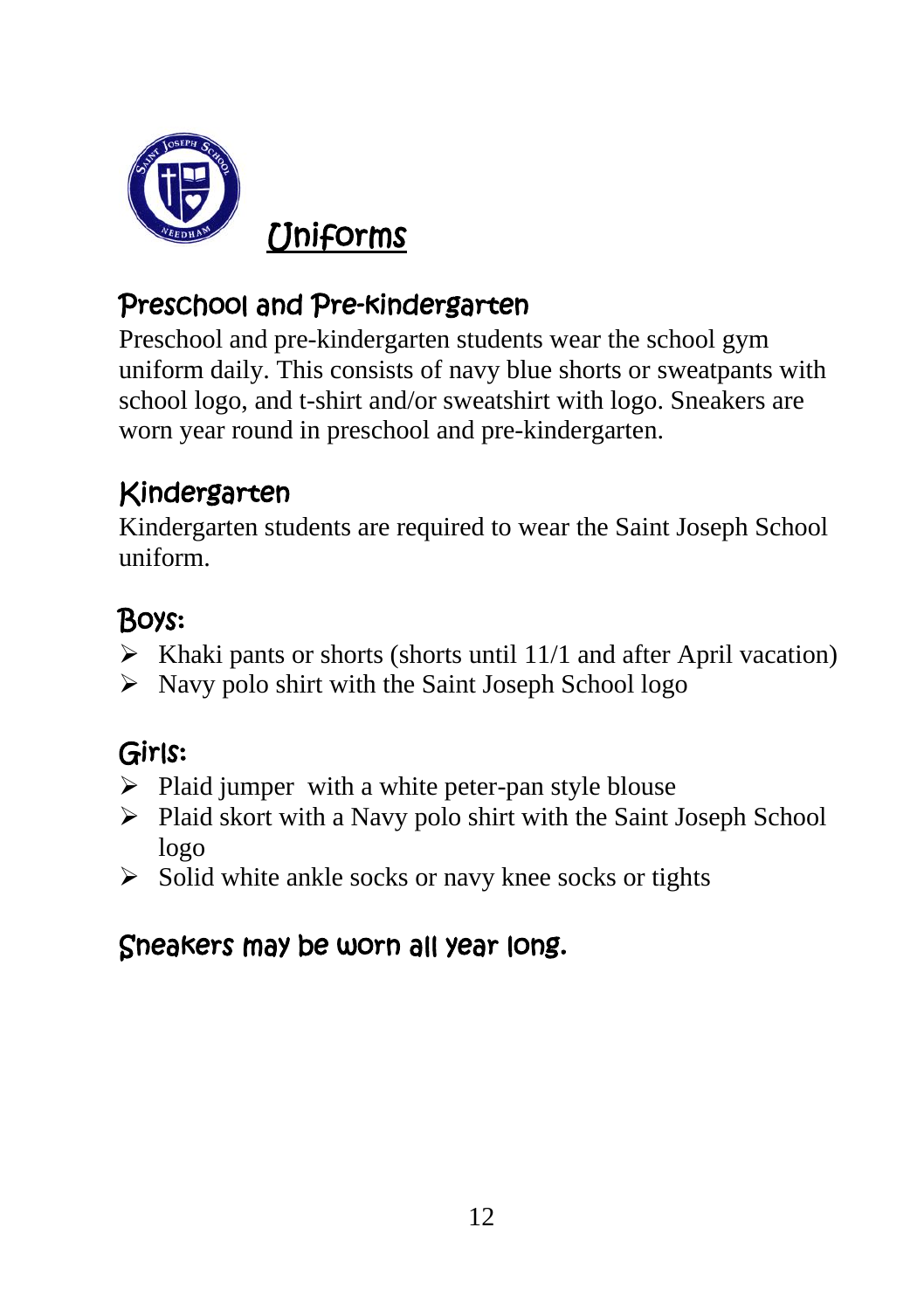### Gym Uniform:

Regulation gym uniforms will be worn by all kindergarten children in place of their regular school uniforms on gym day.

- $\triangleright$  Navy blue shorts with school logo
- $\triangleright$  Navy blue sweatpants with school logo
- ➢ A Saint Joseph School gray tee shirt with school logo
- $\triangleright$  A navy sweatshirt with school logo

Starting on November  $1<sup>st</sup>$  and until April vacation students must wear sweatpants.

Sweatpants should not be worn, except on gym day. Both boys and girls may wear a navy blue sweater in the cold weather if desired.

Regarding **jewelry**, pierced earring studs only and one chain necklace may be worn. Long necklaces, layers of necklaces, or layers of bracelets may **NOT** be worn. Long drop earrings or loop earrings may **NOT** be worn. Boys may not wear earrings.

#### Uniforms may be purchased at:

Lands' End (800) 469-2222 Our preferred school number is 9000-5442-0

J.B. Pride (844) 527-8643 Our school code is 101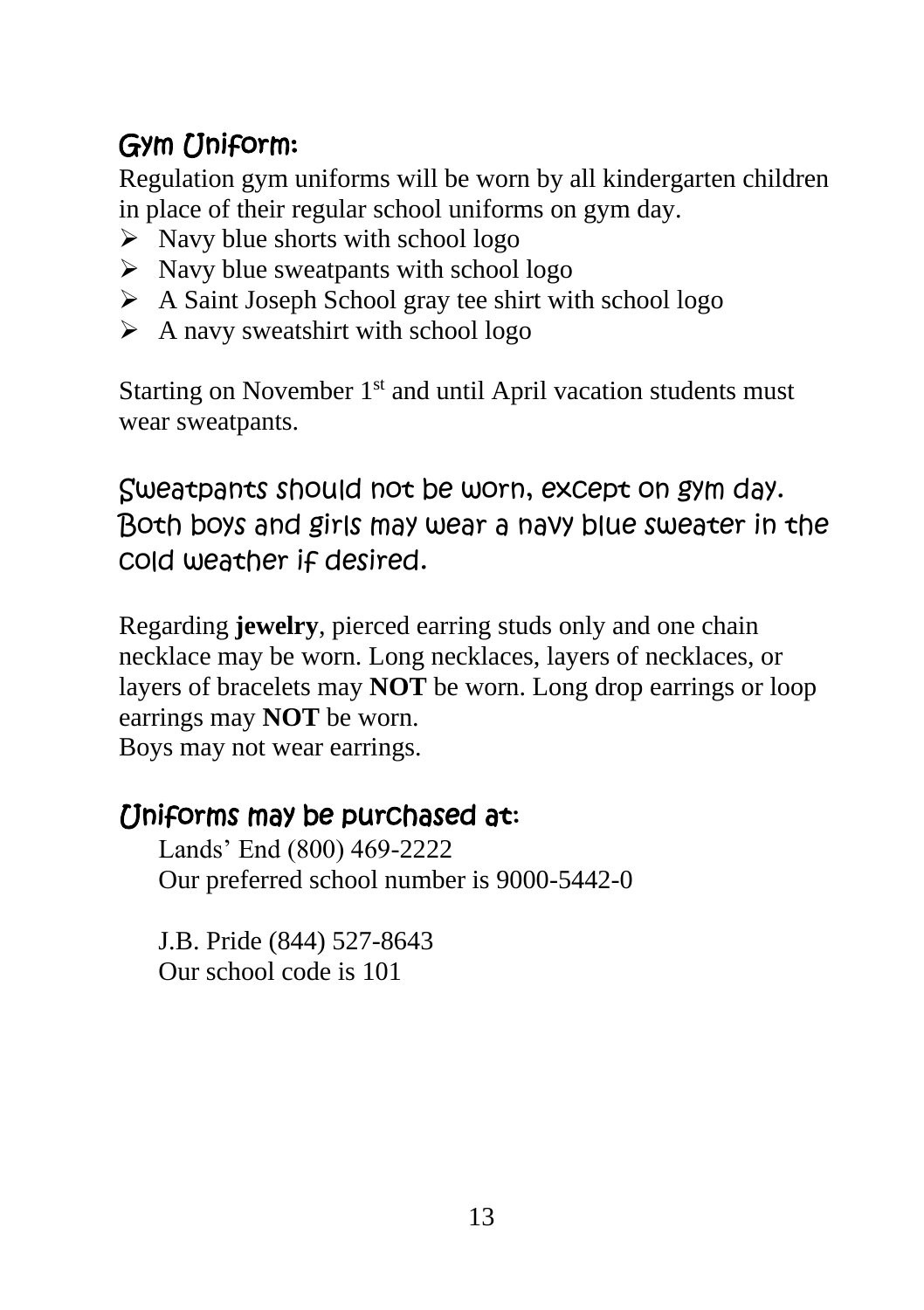### Volunteer Opportunities

Classroom visits are encouraged but must be scheduled in advance with your child's teacher. There are many opportunities for parents to volunteer in the classroom.

All volunteers must have attended the CAP class and have completed an annual CORI background check prior to assisting at school in any capacity. If you are unsure of your CORI status, simply stop by the office.



Classroom volunteer opportunities include lunchroom/recess duty, reading to the class, and chaperoning a field trip. In addition, designated Room Parents (two per classroom) function as liaisons between the teacher and other parents regarding non-academic activities in the

classroom (i.e.; holiday parties).

Visit the school website [\(www.saintjoes.com\)](http://www.saintjoes.com/). Then:

- $\triangleright$  Go to the Community Tab
- ➢ Choose Volunteer Now
- ➢ Scroll down until you get to "Click here to sign up for ECB"
- ➢ Then click on your class or lunch playground volunteer.

The links provided will lead you to full descriptions of volunteer opportunities, and by entering your name and email address, you will receive confirmation and reminders of your selections.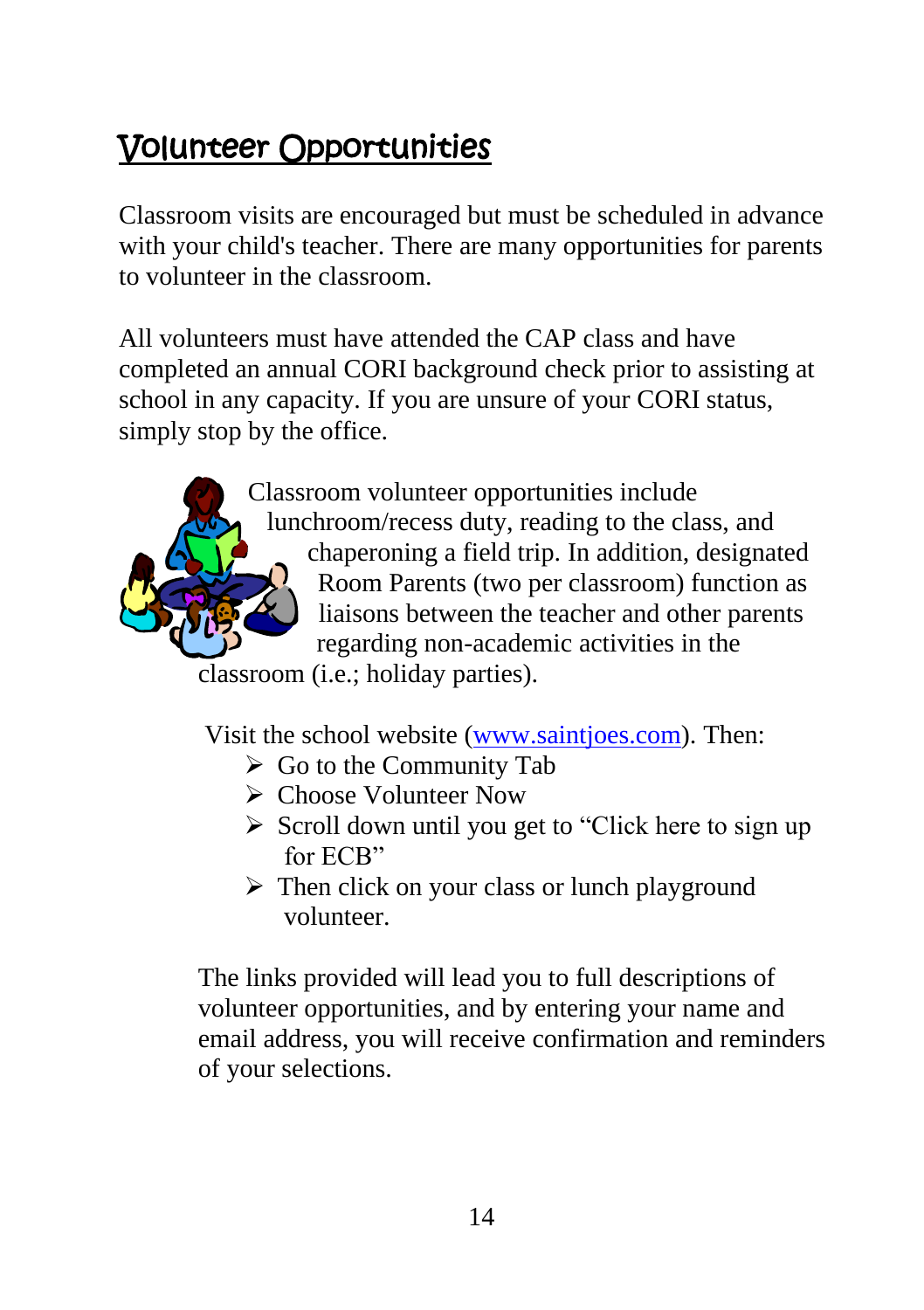### Lunch/Snack



Please make sure your child's snack/lunch box is clearly marked with his/her name.

You will need to provide a snack as well as lunch for your child. The preschool children will eat their snack and lunch in their classroom. The pre-kindergarten and

kindergarten children will eat their snack in their classroom and their lunch in the cafeteria in the Early Childhood Building. Pizza is offered for lunch on Fridays for students for a nominal fee. You should include a beverage in your child's lunchbox for lunch as well as a beverage for snack time.

Please be sensitive to children with food allergies. If there is a child in your classroom with a severe food allergy, all parents will be notified by the school nurse.

The Early Childhood Building follows the "green" policy of the school in encouraging parents to send snacks, lunches, and drinks in reusable containers. This policy has two main goals: to reduce the amount of trash we generate as a school and, to allow parents to observe what their children are eating. Messy items, such as partially consumed yogurts, puddings, applesauce, or juice boxes, will be thrown away at school.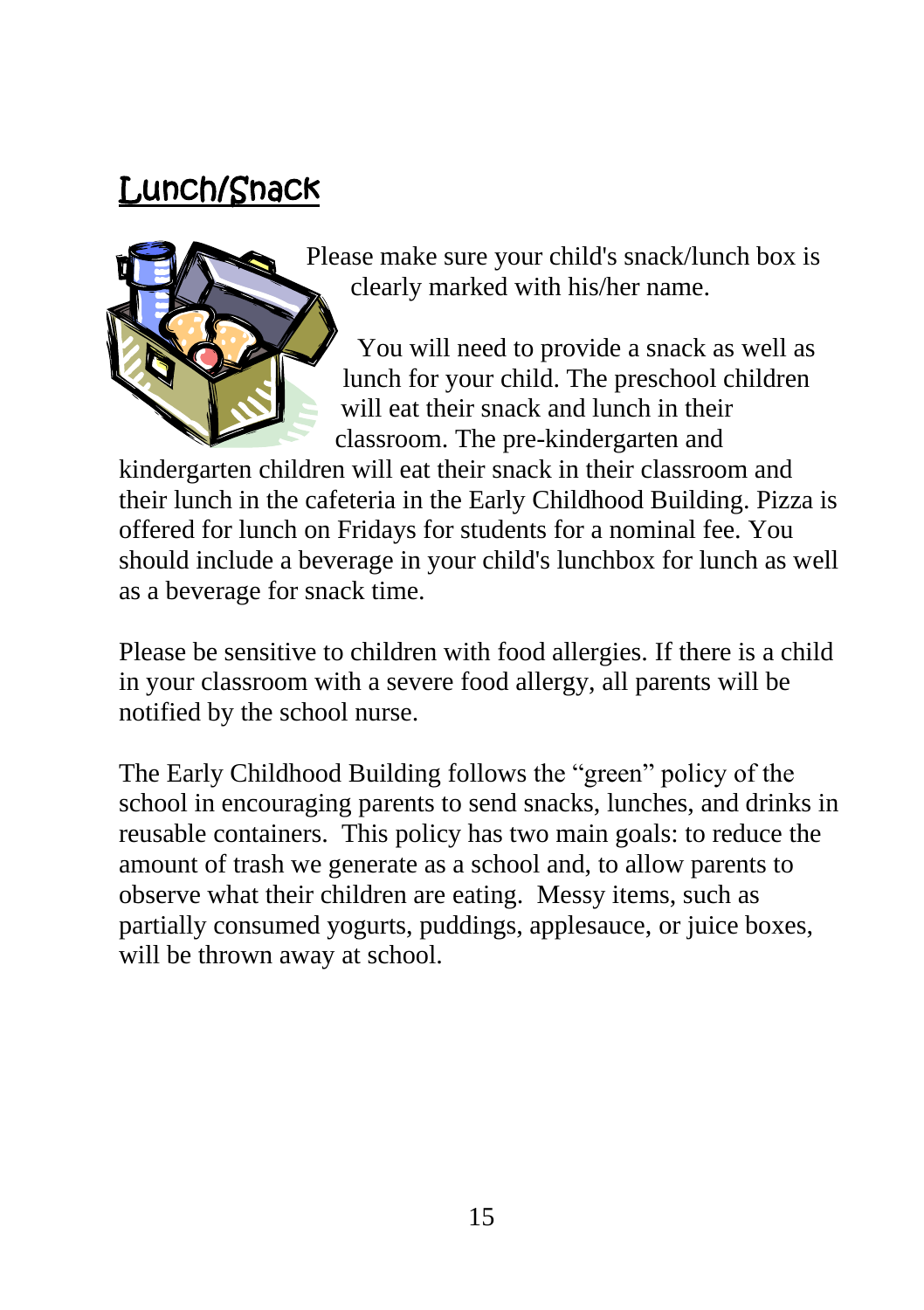

### **Birthdays**

In order to make each child's birthday special we celebrate birthdays by having parents come in and read to the class. Uniforms do not have to be worn, and each child will get to hear Mrs. Solomon announce his/her name to the whole school after morning prayers.

We do not allow celebration with food or goody bags. If your child's birthday is during the summer months please arrange an alternate date with your child's teacher.

The Birthday Book Program is the primary source of funding to purchase new books and replace old books for the school library. Parents are invited to donate a fixed fee to celebrate their child's birthday or other special event and a bookplate commemorating the event is placed in the book. The birthday child may select a book from the book cart in the library and be the first to take it out. There are two ways to donate – prepay at the beginning of the school year (form is online) or receive an email at the beginning of the child's birthday month. The librarians or parent coordinators are always available to answer questions or to take special requests. We have an incredible collection of books and other media thanks to this important program!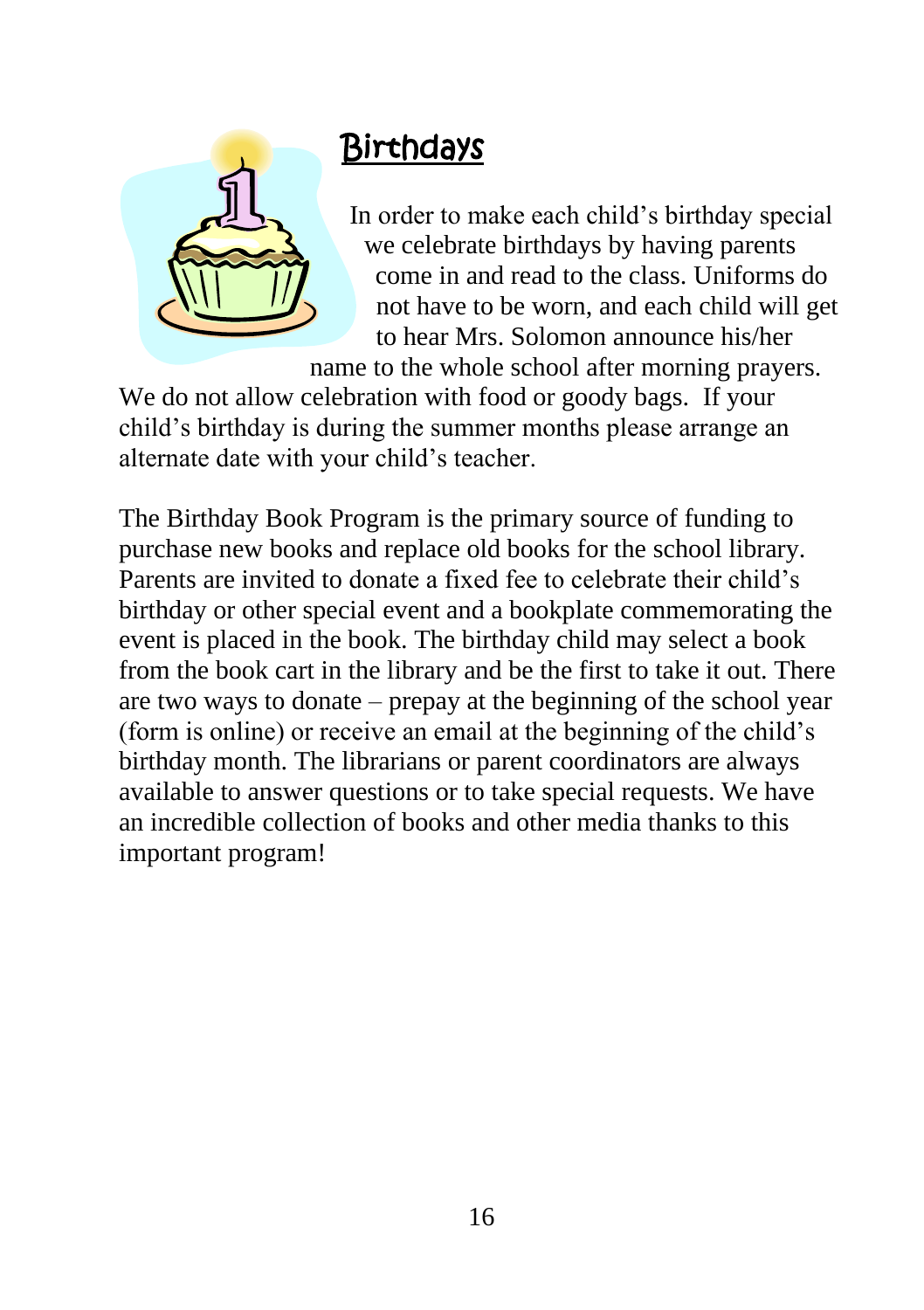### September Back to School Night



On **September 23, 2021**, the school will hold a Back to School Night in the "Kennedy Center." Enter through the double doors facing Pickering Street or from the back parking lot. This is an important evening to attend. Mrs. Solomon addresses all parents and then you have an opportunity to meet with your child's teacher to hear about the year ahead in your child's classroom.

### Parent/Teacher Conferences

Formal conferences will be held on **December 3, 2021** and again on **April 1, 2022**. You will be notified in advance of the time of your conference. The conferences cover information regarding your child's adjustment to school, his/her academic progress, strengths, and areas for improvement. In addition to attending these formal conferences, you should feel free to contact your child's teacher at any time with questions or concerns.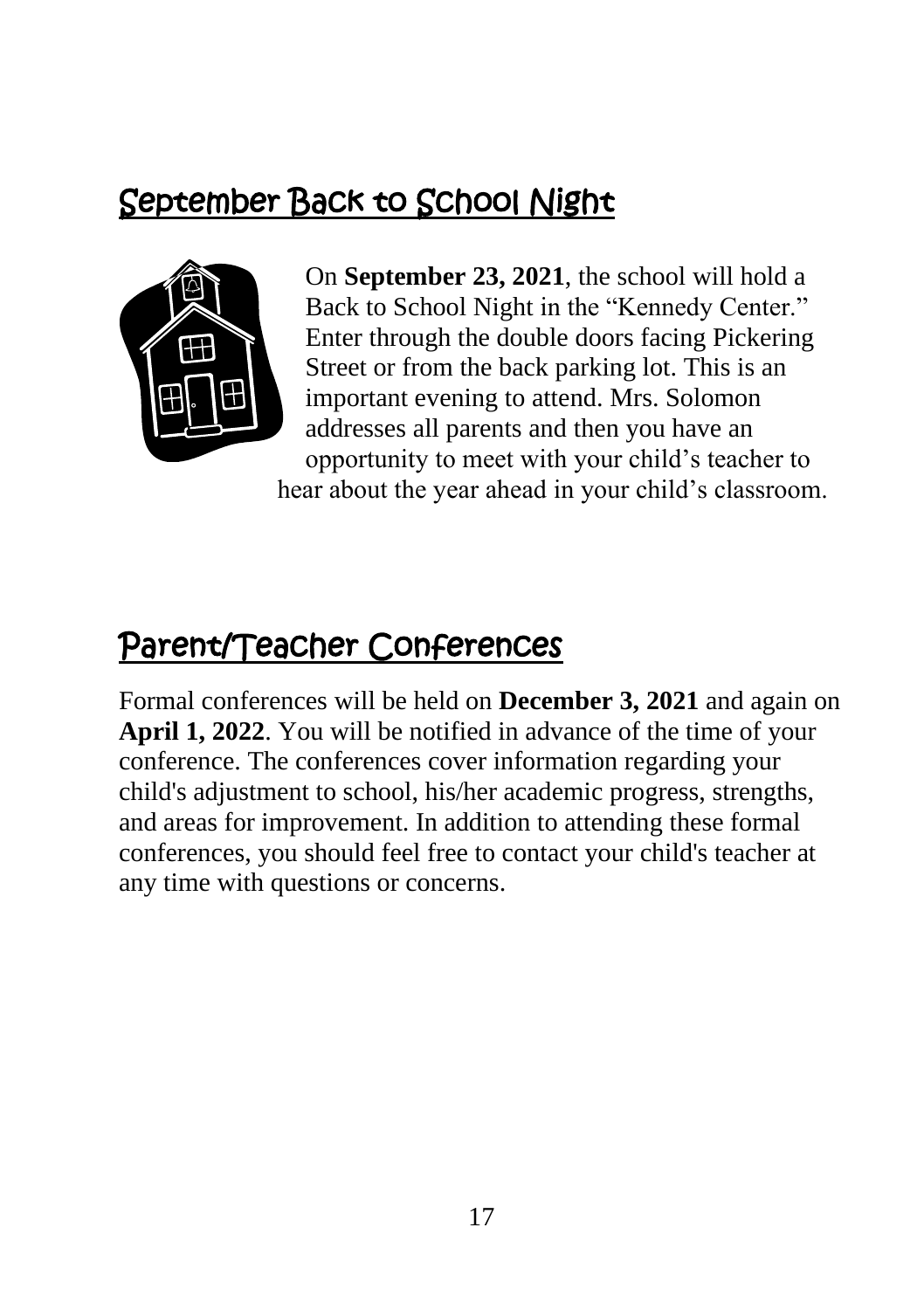

1. An art smock (over sized t-shirt works best: adult size)

2. A change of clothing (blue sweat pants and gray shirt) including socks and underwear in a big zip lock bag with their name on it.

Your child will also need to bring a backpack and lunchbox to school every day. The backpack should be able to hold a lunchbox, folders and other items. **Please make sure both are clearly marked with his/her name.**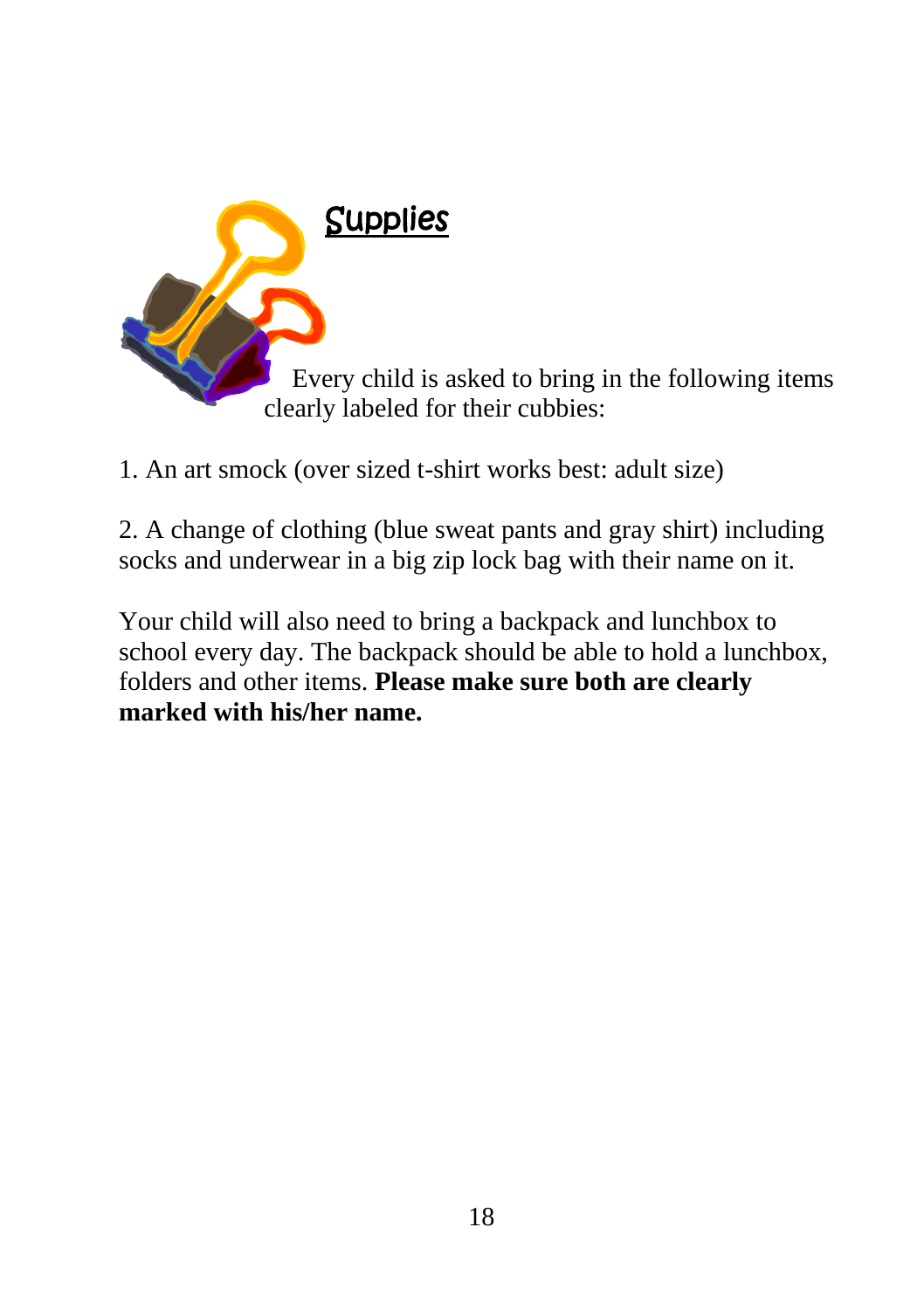

You will receive consent forms in advance of any field trips, which must be signed and returned to the school. A specific number of parent chaperones are required for each field trip. Parents who are not officially class chaperones on a particular field trip are strongly

discouraged from meeting the group on site.



### First Friday Mass

On the first Friday of every month the school children sponsor and attend the 9:00 a.m. Mass in the Upper Church. Kindergartners are accompanied by their "8<sup>th</sup> Grade Buddies." Pre-kindergarten children will join later in the school year. Pre-kindergarten students will be accompanied by their "5<sup>th</sup> Grade Buddies". Parents, siblings, and other family members are welcome to attend.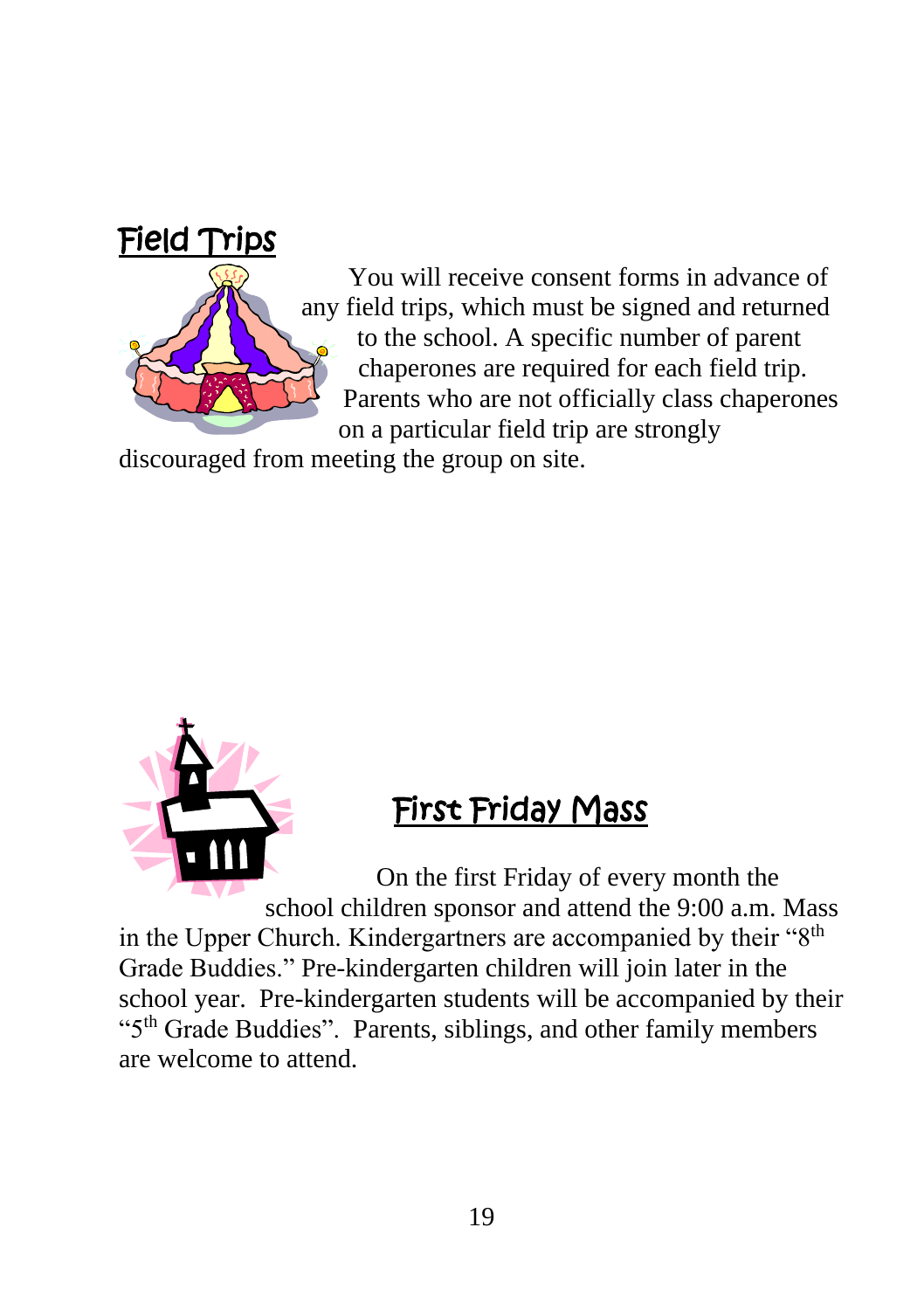

### Snow Days

Saint Joseph School follows the Town of Needham school closing announcements. If a two-hour delay is announced, school will start at 10:00 a.m.

In the event NPS does not cancel and the Saint Joseph School principal determines that weather conditions make traveling unsafe, we will notify parents and guardians of our decision to close school via:

> 1. A text message to your cell phone through our emergency contact system. The principal will use this system in case of emergency and/or to remind families of important events.

2. A No-School Announcement posting on our web site.

Watch the local TV news channels for closings and delays.

In the event of a delayed opening, the Before Care Program WILL still be available with the adjusted time. Example: two-hour delay: Before Care will be open at 9:15 a.m.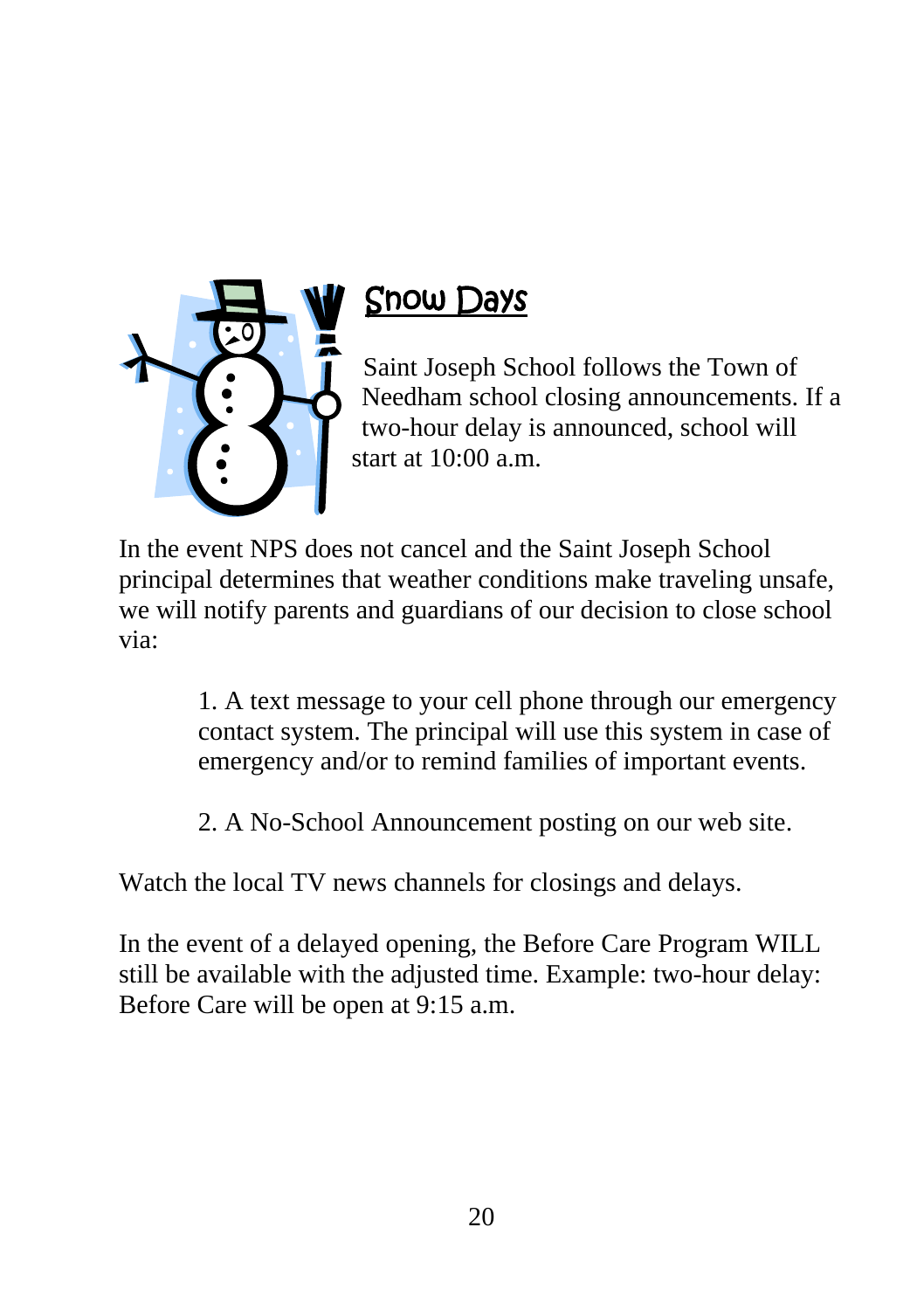## Special Events School-Wide

There are many special events that preschool, pre-kindergarten and kindergarten children are welcome to participate in. Details are published in the school newsletter, **Saint Joe's Scoop**.

Halloween Party/ Trunk or Treat: It's loud, but the kids love it! This will be held on **October 29, 2021**.



Santa's Workshop: On **December 15, 2021**, students have the opportunity to visit "Santa's Workshop" during school hours and purchase inexpensive presents for family and friends.

Grandparents and Special People Day: This is will be held on **April 29, 2022**. Children's grandparents or other special people in their lives (another relative, a family friend) are invited to attend Mass, enjoy refreshments, attend a school-wide assembly, and visit the children's classrooms.

**Field Day: June 10, 2022**, a fun team building experience.

End of the Year Party: **June 14, 2022**, a night to celebrate a wonderful school year.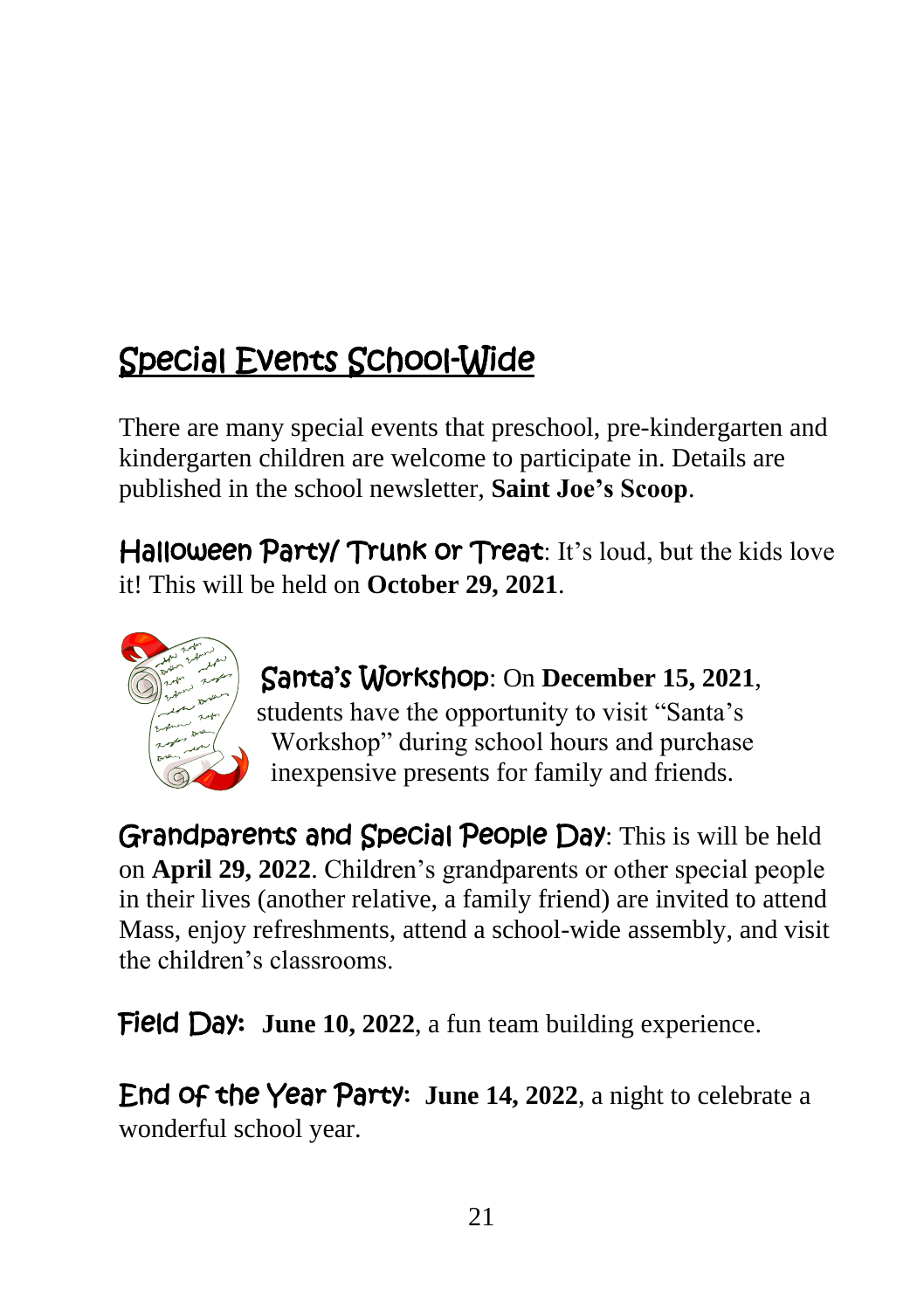#### Parent School Association (PSA)

Co-Presidents: Kate Hinman and Daniela Jennison There are over 20 PSA committees providing a wide variety of volunteer opportunities, from helping with the Halloween Party to coordinating the annual Field Day in June. There are plenty of opportunities for both stay-at-home and working parents to get involved. Please help out! If you have questions regarding the online volunteer opportunities, which provides information on all committees, please contact Kate Hinman at [katehinman@gmail.com](mailto:katehinman@gmail.com) or Daniela Jennison at [Daniela.jennison@gmail.com](mailto:Daniela.jennison@gmail.com)

In addition to managing school-related volunteerism, the PSA enhances school-parent communication and organizes parent enrichment programs. PSA meetings are held monthly; check the school newsletter for exact dates. Attending PSA meetings are a great way to learn about school issues, offer suggestions and ideas, and become involved. Feel free to bring your young children to meetings.